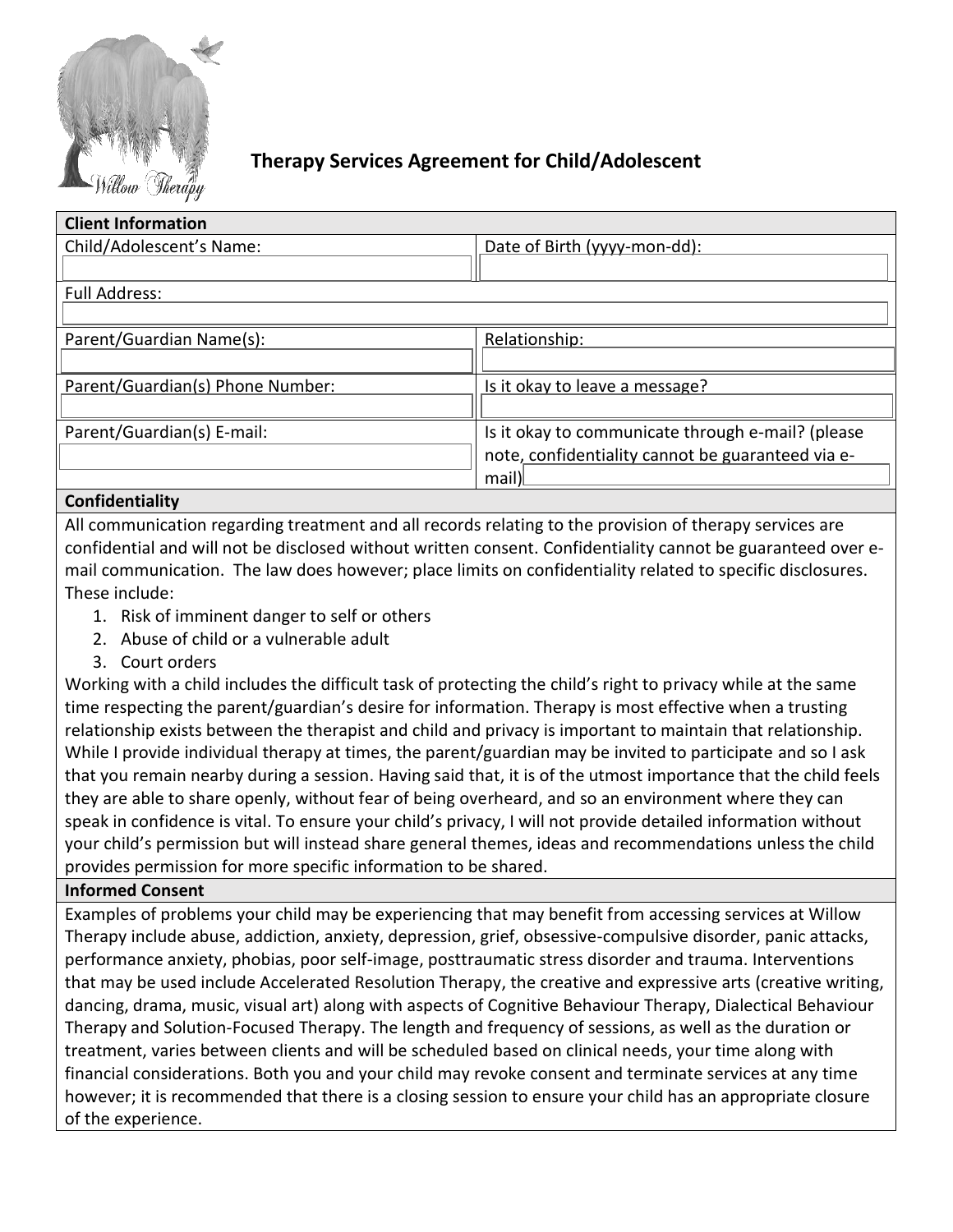# **Parent/Guardian Involvement**

It is essential that you are also a participant in your child's therapy. Depending on the needs of your child, you may be invited to participate in the following ways:

- 1. The Assessment Process. You will be asked to complete some questionnaires and may even be asked to create simple art interventions as part of the assessment.
- 2. Helping with Homework. Following a session, your child may be given homework that you will be invited to provide support with. You may also be invited in for part of the session so that your child may teach you about what he/she is learning. You are asked to help your child practice these new skills at home.
- 3. Addressing You Own Trauma. Your child, you and I are all part of her/his healing team. If you have had your own trauma you may notice it is triggered in this process. That is normal, especially if your trauma is untreated. If this is the case for you, it is important you receive your own therapeutic interventions so that you are grounded and can be a resource for your child.
- 4. Witnessing Your Child's Art. At times, you will be invited to witness your child's art. This includes: - listening without interruption

- being aware of questions that can indicate judgement and have the potential to lead to your child shutting down such as "why did you…?"

- being curious without being intrusive such as "tell me more about this", "how can I help you now with...", "I wonder what might happen if"

- 5. Witnessing Your Child's Suffering, You likely have been a witness to some very difficult things your child has experienced and during the therapy process you likely will see some of their suffering in the art your child creates. It is important not to discuss your concerns or worries in front of your child and for us to discuss that prior to the session.
- 6. Response Art. You may be invited to create response art. This means that you will respond to your child in the same way language they are using, art. By responding with art it allows for thinking to slow down and a more mindful response to be provided. This can help your child to feel heard.

# **Risks and Benefits**

As therapy often involves discussing difficult emotions and events your child may experience uncomfortable feeling like anger, frustration, guilt, hopelessness and sadness. Working through strong emotions can at times lead to an increase in challenging behaviours while the child is learning to identify these emotions and integrate the new skills they are learning.

Therapy can lead to better relationships, finding solutions to specific problems and reductions in distressing emotions and challenging behaviours. Research has shown therapy is beneficial for individuals who engage in it but there is no guarantee as to how a child will respond.

#### **Consent to Release Information**

All communication regarding treatment and records related to the provision of therapy services is confidential. If you would like me to communicate with anyone about your child's care, I will ask you to provide written consent before speaking to or communicating with anyone.

#### **Fees**

Therapy sessions are 60 minutes in length unless otherwise agreed upon. One exception to this is an initial Accelerated Resolution Therapy (ART) session which is 90 minutes in length if this is both your first session and first time doing ART. Fees are \$150 per session, \$200 for a 90 minute session, and payment is required at the end of each session via cash, cheque, credit card or e-transfer. A fee of \$25 will be applied to any N.S.F. cheques.

This service is not covered by Alberta Health Care however; might be covered by your personal health plan. Check with your plan provider to see if this service is covered (some plans provide coverage for counselling, nursing, nursing servicers) and will classify therapy under these categories. Receipts will be provided